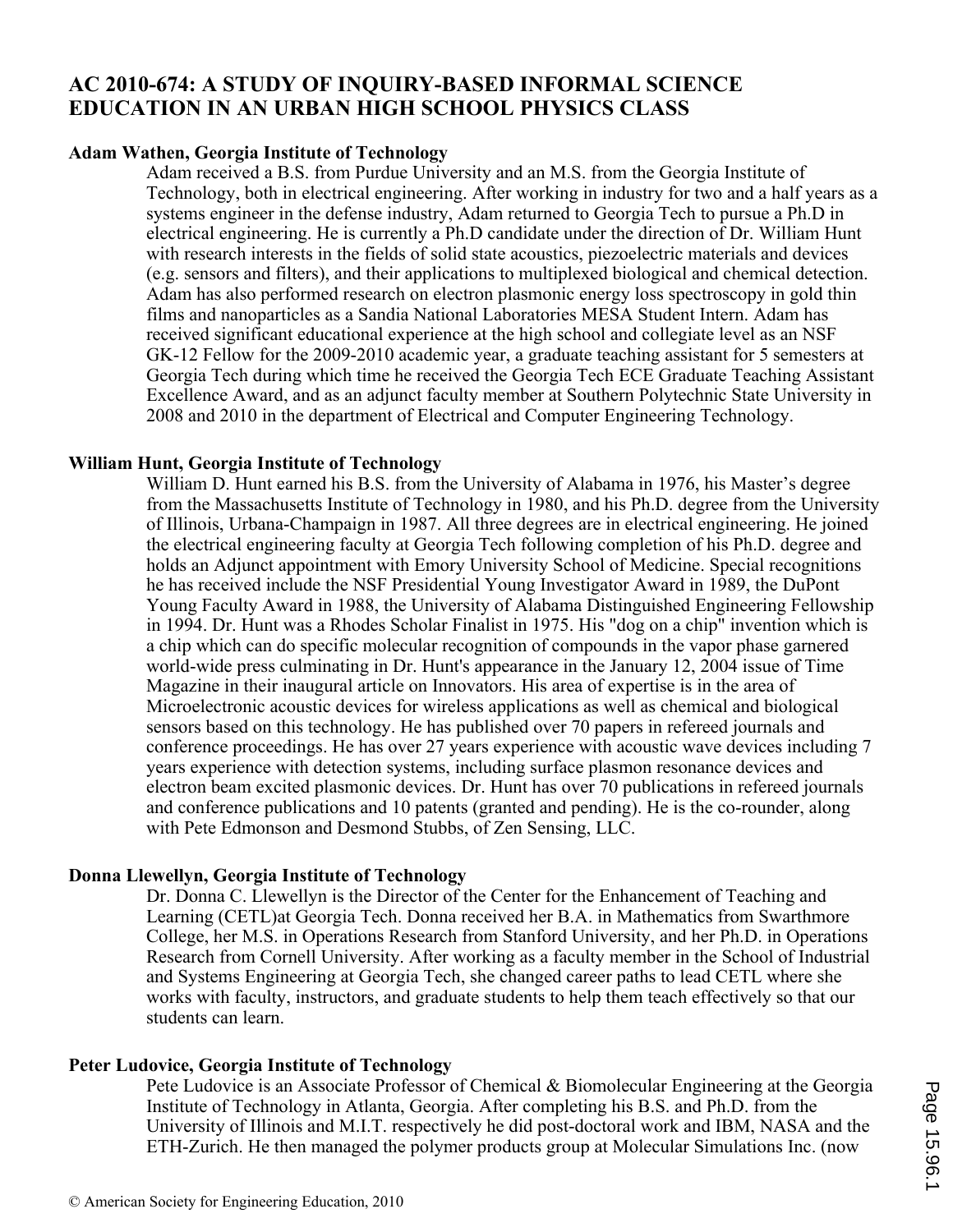Accelrys). Currently his research is in the area of molecular simulation of synthetic and biological macromolecules and the use of humor and improvisation to improve technical innovation, communication and education. Pete directs a Living and Learning Community at Georgia Tech entitled "Humor and Innovation". He is the producer and co-host (with Bill Hunt) of "Inside the Black Box," a weekly radio show on WREK-Atlanta on science and technology, which uses humor to engage the public in a discussion of science and technology. This program is featured on the National Science Foundation's SCIENCE 360 website. In addition to his research and educational activities, Pete works as a stand-up comedian and has appeared internationally in front of technical and non-technical audiences.

## **Marion Usselman, Georgia Institute of Technology**

Dr. Marion C. Usselman is Associate Director for Academic Outreach at the Center for Education Integrating Science, Mathematics and Computing (CEISMC) at the Georgia Institute of Technology. Marion received her Ph.D. in biophysics from Johns Hopkins University and taught biology at the University of North Carolina, Charlotte. She focuses on equity and access issues in education and K-12 educational reform. She is the co-PI of the STEP program.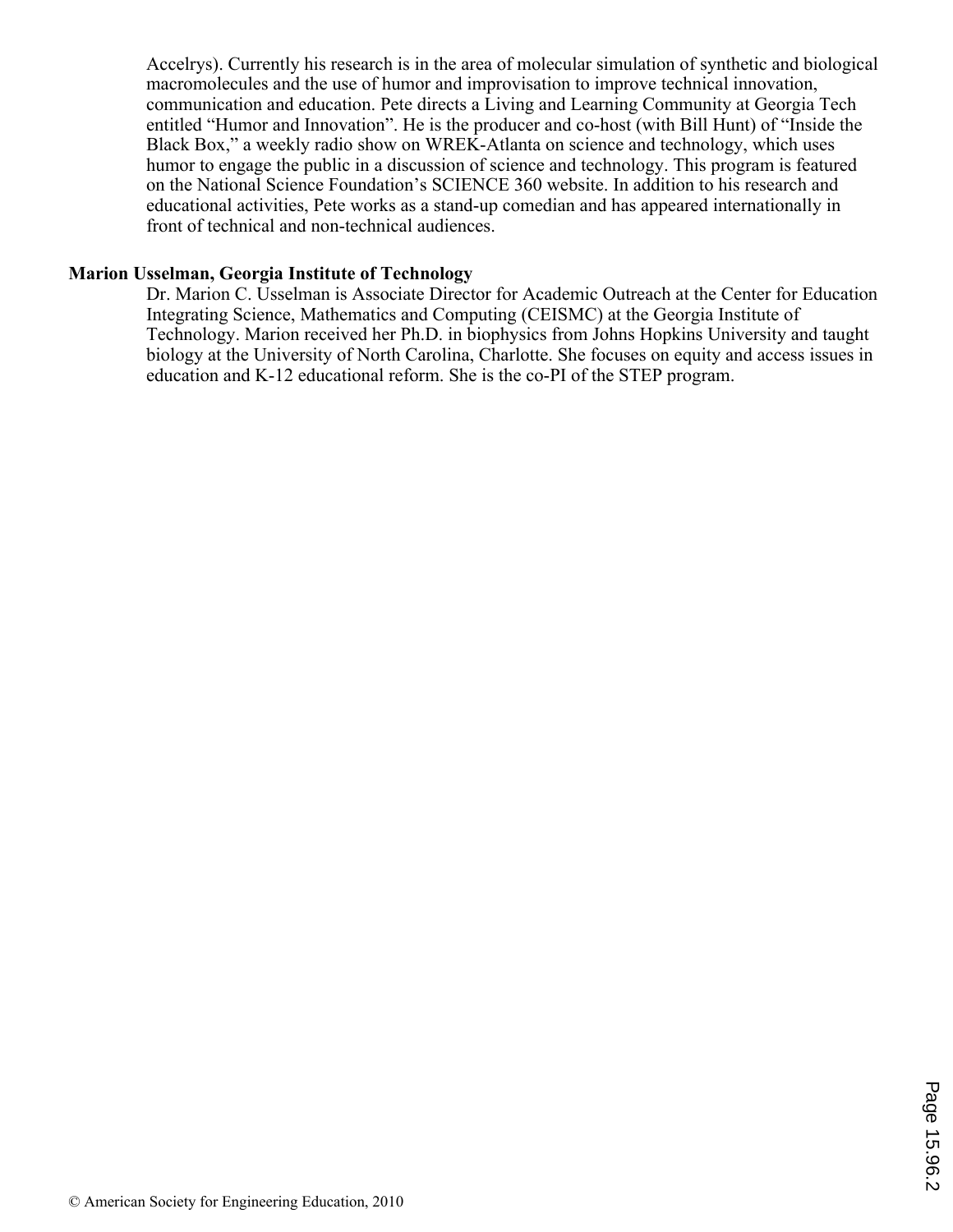# **A Study Of Inquiry-based Informal Science Education In An Urban High School Physics Class**

## *Introduction*

 Inquiry is a fundamental component of science, research, and learning. Inquiry-based learning in the sciences is modeled in such a way to follow the process of formal scientific practice and, as such, can be an effective educational tool in all levels of education. Allowing students to ask questions about a new topic engages them in an active learning process. Although students generally know that they do not know something about a newly introduced topic, Van der Meij has suggested that "knowing that you do not know" is not adequate for the formulation of a sufficient inquiry<sup>1</sup>. Edelson, Gordin, and Pea outline the five challenges associated with inquiry-based learning<sup>2</sup>. These include motivation, accessibility of investigation techniques, background knowledge, management of extended activities, and the practical constraints of the learning context. Our study of the effect of informal science education (ISE) on inquiry-based learning aims to tackle many of those challenges. The metric of evaluation is the level of questioning by the students on a given topic based on a modified Bloom's Taxonomy<sup>3</sup>.

#### *Methods*

 This paper studies the effects of inquiry-based informal science education on the level of questions asked by students in an urban high school physics class. This particular 99% African-American, low income, urban high school was selected to be paired with the Georgia Institute of Technology through the NSF GK-12 program to foster teaching partnerships between Atlanta area high schools and Georgia Tech. In an exercise on inquiry, the students were asked to ask questions about a science-related topic. An introduction to gravitation and astrophysics is typically taught within the formal constructs of a high school physics class, and as such was chosen as the topic of investigation for this study. A baseline of knowledge of the topic and level of questioning was taken by asking the students to write down one item about gravitation that they remember from the formal instruction and one question they have remaining about gravitation. For the items remembered, the assigned Bloom's category corresponds to the level of question for which the answer would suffice. For the students' remaining questions, the Bloom's categories were assigned as usual as if they were assessment questions by an instructor. Although there were fundamental and obvious misconceptions about the topic in several of the responses, a category was assigned assuming there was no misconception present.

 Bloom's taxonomy is a categorization of levels of learning. Learning at higher levels within the taxonomy is predicated on the knowledge or skills gained at the lower levels. The taxonomy is typically applied to three domains of learning: affective, cognitive, and psychomotor. We are concerned here only with the cognitive domain. The levels within the cognitive domain are knowledge (1), comprehension (2), application (3), analysis (4), synthesis (5), and evaluation (6). The Bloom's categories used to describe the entries are the modified Bloom's categories reflecting active thinking<sup>3</sup>: Remembering (1), Understanding (2), Applying (3), Analyzing (4), Evaluating (5), and Creating (6). For analysis, each category is ranked from 1-6 in the order of increasing complexity. Table 1 is a summary of the descriptions of each category along with examples of students' responses corresponding to the various categories.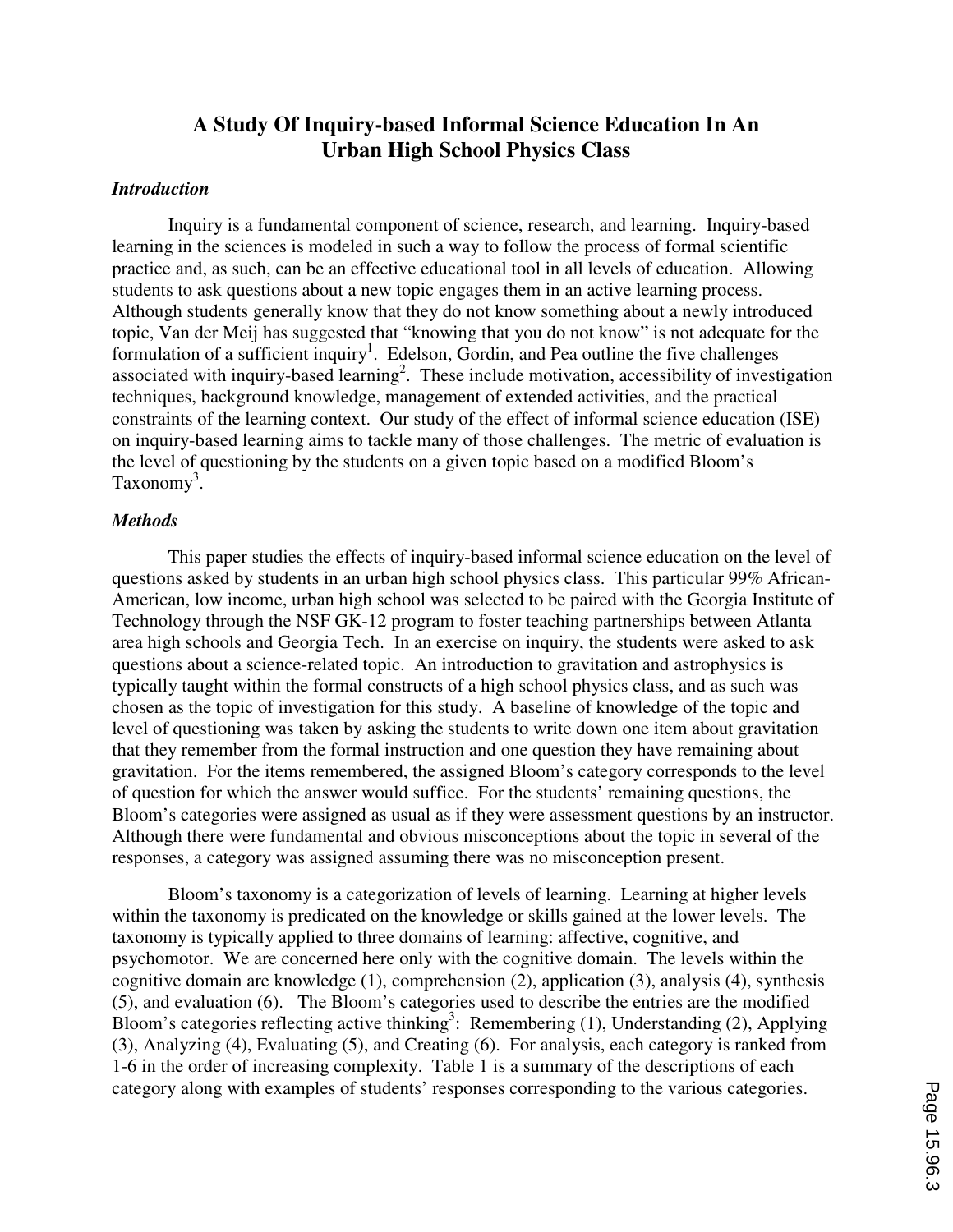| Bloom's<br>Category  | Description                                                                                                                                                                | Example item<br>remembered                                                                                                                                         | Example question<br>remaining                                                                                                                         |
|----------------------|----------------------------------------------------------------------------------------------------------------------------------------------------------------------------|--------------------------------------------------------------------------------------------------------------------------------------------------------------------|-------------------------------------------------------------------------------------------------------------------------------------------------------|
| Remembering          | Recall data or<br>information.                                                                                                                                             | "Gravity is equal to<br>9.81"                                                                                                                                      | "What is the formula<br>for gravity?"                                                                                                                 |
| <b>Understanding</b> | Understand the meaning,<br>translation, interpolation,<br>and interpretation of<br>instructions and problems.<br>State a problem in one's<br>own words.                    | "Gravitational force is<br>the centripetal force that<br>holds the planets in orbit<br>and it is the very same<br>force that pulls an apple<br>towards the ground" | "Why is gravity<br>stronger on Earth than<br>in any other places?"                                                                                    |
| <b>Applying</b>      | Use a concept in a new<br>situation or unprompted<br>use of an abstraction.<br>Applies what was learned<br>in the classroom into novel<br>situations in the work<br>place. | "Because Jupiter is the<br>next largest object in our<br>solar system, the effect<br>of disrupting its orbit<br>would be potentially<br>catastrophic"              | "How can a scientist"<br>determine whether<br>gravity has increased<br>or decreased?"                                                                 |
| Analyzing            | Separates material or<br>concepts into component<br>parts so that its<br>organizational structure<br>may be understood.<br>Distinguishes between<br>facts and inferences.  |                                                                                                                                                                    | "Knowing that matter<br>is not built or<br>destroyed and black<br>holes shrink matter<br>within itself, how is it<br>possible that has no<br>mass?"   |
| Evaluating           | Make judgments about the<br>value of ideas or<br>materials.                                                                                                                |                                                                                                                                                                    | "Is gravity made up<br>of particles that help<br>its strong pull? If so,<br>what types of<br>particles could<br>obscure the structure<br>of gravity?" |
| <b>Creating</b>      | Builds a structure or<br>pattern from diverse<br>elements. Put parts<br>together to form a whole,<br>with emphasis on creating<br>a new meaning or<br>structure.           |                                                                                                                                                                    |                                                                                                                                                       |

| TABLE 1 – Example student responses |
|-------------------------------------|
|-------------------------------------|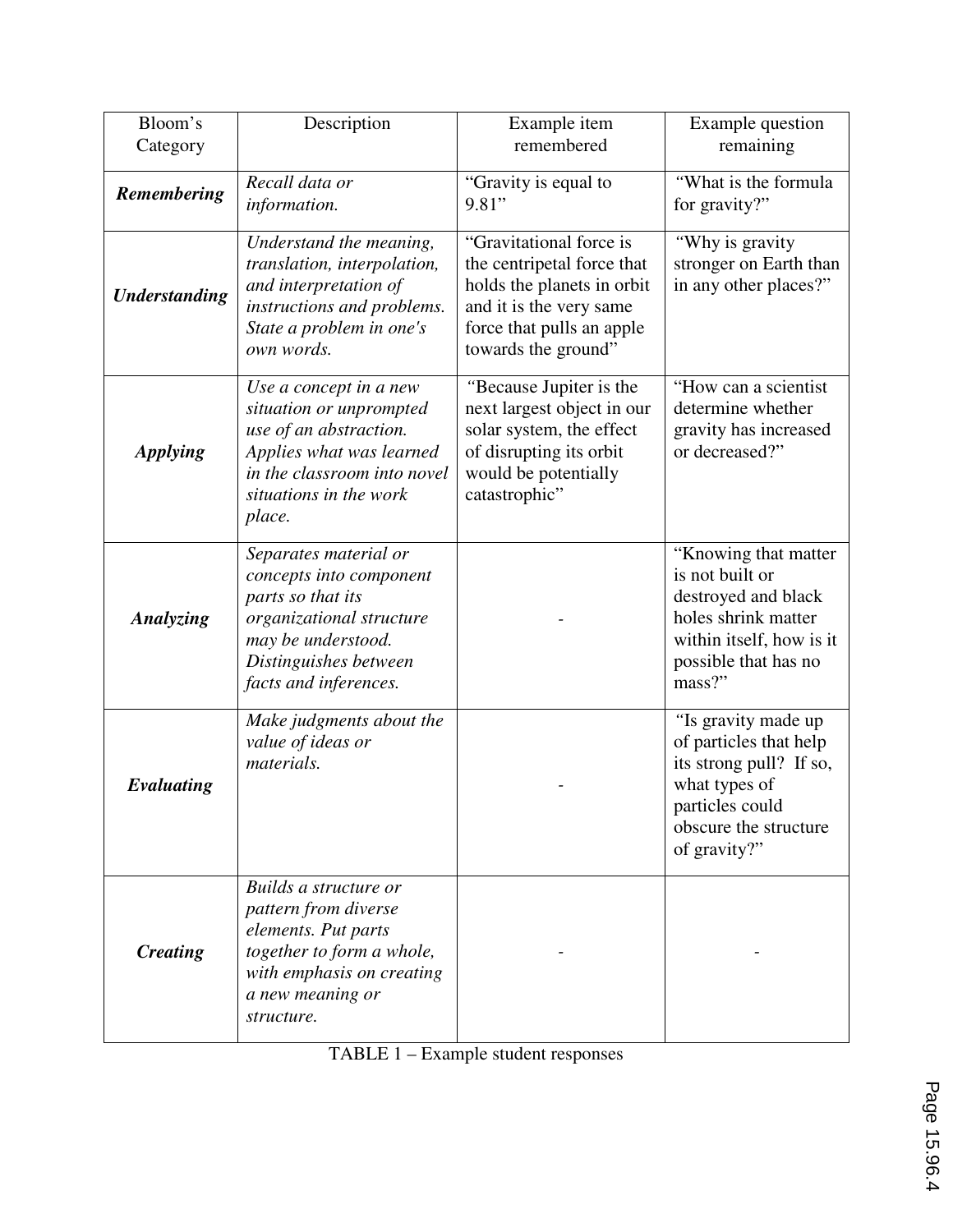After the initial baseline responses were collected, the students then participated in an ISE activity involving the radio show Inside the Black Box on WREK Atlanta, 91.1 FM. The science-based radio show often incorporates expert guests on subjects ranging from the economy to nuclear energy. Listeners have the opportunity to call in with questions for the guest giving the show an interactive, yet informal, educational component. In the ISE experience, the students themselves called into the show, live, and asked questions to Professor Pablo Laguna in the school of Physics at Georgia Tech. Few people are given the opportunity to interact with such an expert outside of an academic setting.

 This particular informal educational experience offers solutions to several of the challenges as described by Edelson, Gordin, and Pea. These challenges include general motivation, providing an introduction to scientific investigative techniques, background knowledge, the opportunity to manage extended activities, and general practical constraints. The opportunity to call into a live radio show offered a degree of motivation for the students and utilized the powerful, yet old, technology of live radio as an educational tool. The initial background knowledge on the topic was presented within the formal educational setting, but further knowledge from which to further formulate questions is gained during the ISE experience itself in an interactive manner. Inside the Black Box is a daytime radio show so most high school students would not be afforded the time to listen live during school unless the show is directly applicable to the subject matter at hand, and the class time and show time coincide. Since active participation in the live show itself is essential to the experience, the major practical constraint is a potential scheduling conflict between the allotted class period and the on-air time of the radio show itself. In this study, the class period and show time coincided directly so this challenge was overcome. While this experience did not directly introduce investigation techniques or allow for the management of extended activities, it could easily be modified to address both challenges in the future.

#### *Results*

 Table 2 shows the distribution of the categories in the students' responses to "list one thing you remember about gravitation and astrophysics" and "please give one remaining question you have about gravitation and astrophysics" at different times during the study (before, during, and after the ISE experience). The variation in the number of responses at each point can be attributed to the class attendance that particular day. Many of the questions collected during the ISE experience were asked by only a select few students and as such are not representative of the class as a whole, but give insight into the level of questions asked during the activity. The given responses with their assigned Bloom's categories are included in the appendix.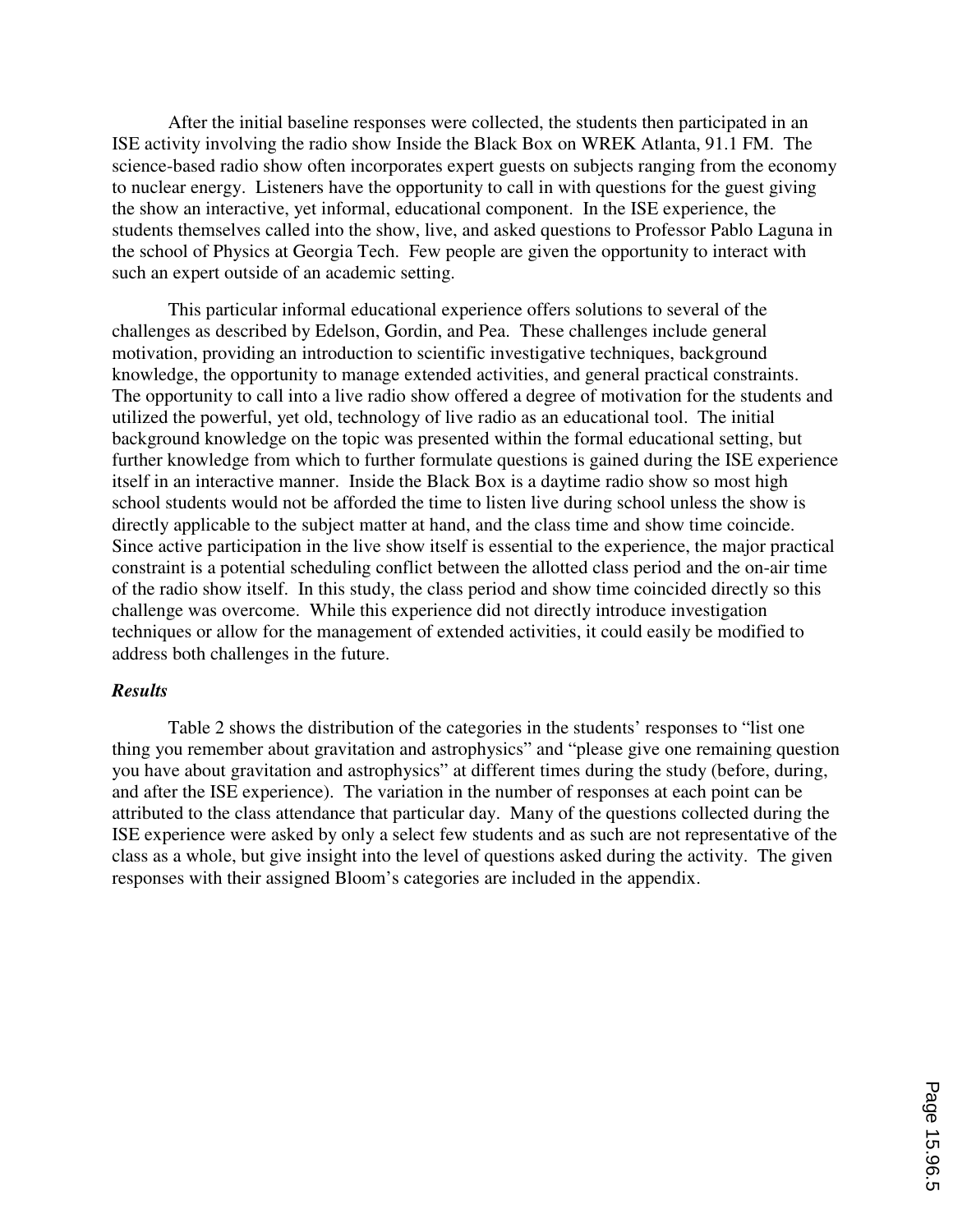| Bloom's              | Items          | Questions      | Questions  | Items          | Items          | Questions      | Questions      |
|----------------------|----------------|----------------|------------|----------------|----------------|----------------|----------------|
|                      | remembered     | hefore         | during     | remembered     | remembered     | after ISE      | after no       |
| Category             | before ISE     | <b>ISE</b>     | <b>ISE</b> | after ISE      | after no ISE   |                | <b>ISE</b>     |
|                      |                |                |            |                |                |                |                |
| Remembering          | 17             | $\overline{2}$ |            | $\overline{2}$ | $\overline{4}$ |                |                |
|                      |                |                |            |                |                |                |                |
| Understanding        | $\overline{2}$ | 11             | 6          | 15             |                | $\overline{2}$ | 3              |
|                      |                |                |            |                |                |                |                |
| Applying             |                | $\overline{2}$ | 5          |                |                | 3              |                |
|                      |                |                |            |                |                |                |                |
| Analyzing            |                | $\overline{2}$ | 6          |                |                | $\overline{4}$ |                |
|                      |                |                |            |                |                |                |                |
| Evaluating           |                |                | 2          |                |                | 5              |                |
|                      |                |                |            |                |                |                |                |
| Creating             |                |                |            |                |                |                |                |
|                      |                |                |            |                |                |                |                |
| <b>Average Level</b> | 1.1            | 2.23           | 3.21       | 1.94           | 1              | 3.5            | $\overline{2}$ |
|                      |                |                |            |                |                |                |                |

TABLE 2 – Student response "scores"

 The data presented in Table 2 shows some of the effects of the ISE experience on the students. For the responses regarding items remembered about the topic, there is a direct correlation between participation in the experience and the complexity of the remembered item, with the average response increasing from 1.1 to 1.94. Those students absent from the experience showed no increase in the level of the remembered item. Many of the items remembered were directly discussed during the experience and, as such, the absent students understandably learned nothing more than what was taught during their formal class periods.

 Prior to the ISE experience, the average level of questioning was 2.23. During the activity, the questions asked were at an average level of 3.21 and after the activity, the level went up again to 3.5 for those who participated in the activity. The most notable point in the data, however, is that the level of questioning by those students absent from the activity remained 1.5 points lower, on average, than those who participated.

#### *Summary*

 This study shows the potential of an informal science education experience as a supplement to an inquiry-based learning environment. The radio activity addressed three of the five inquiry-based learning challenges presented by Edelson, Gordin, and Pea, and incorporated a degree of technology to the learning environment. The level of questioning by the students increased dramatically after the activity and can be correlated to the participation by the students in the activity itself. While the details of many of the questions asked after the activity were directly related to the items discussed on the show, this remarkable increase in the level of questioning may be correlated to the amount of learning that took place during the activity. Although formal educational constructs are essential components to the current educational system, an inquiry-based, informal, interactive activity may be used to enhance the learning experience at all levels.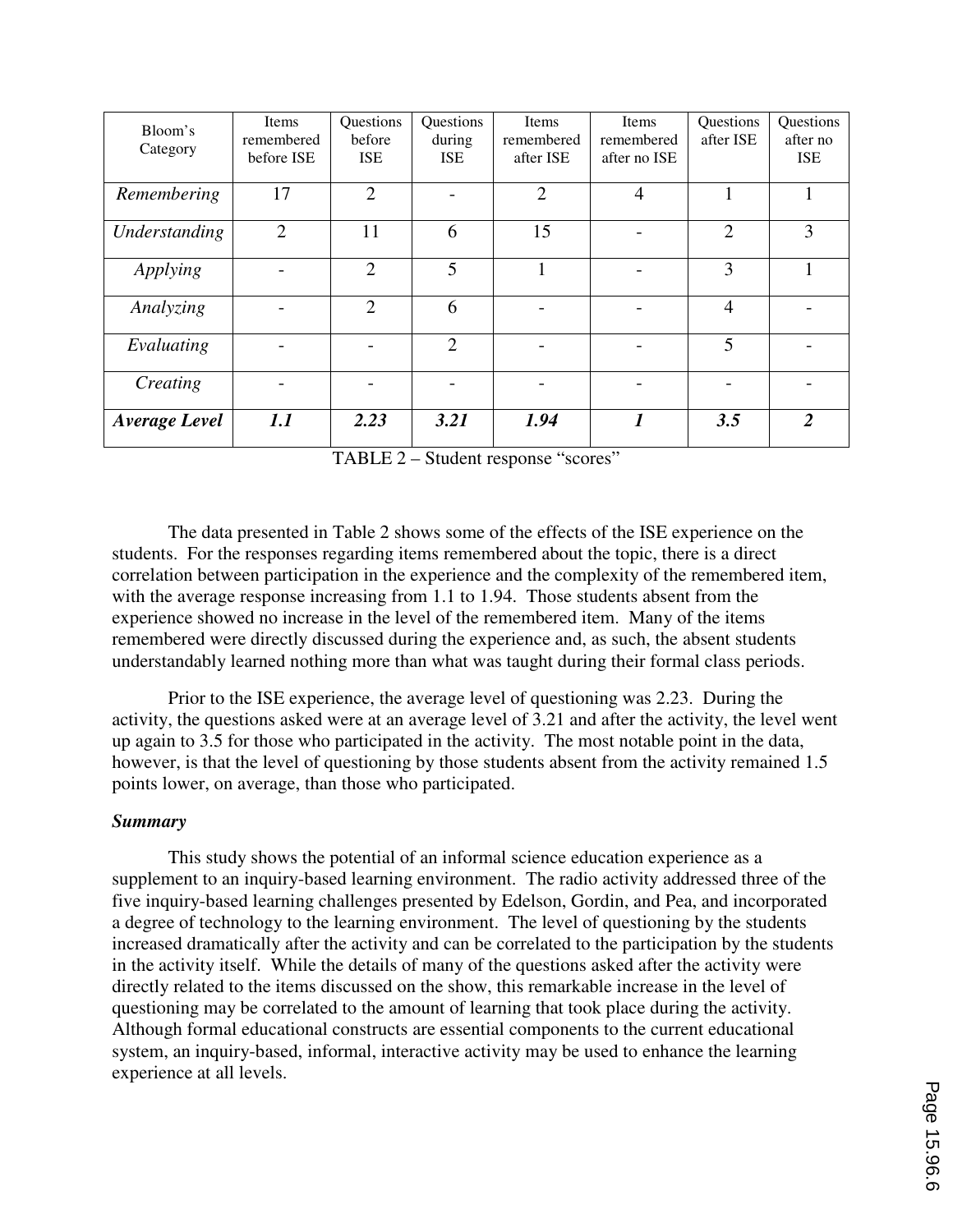## *Acknowledgements*

This material is based upon work supported by the National Science Foundation under Grant No. 0338261. The authors wish to thank the administration and faculty at Cedar Grove High School in Ellenwood, GA for participating in the GK-12 program. The authors especially wish to acknowledge Mr. Venkatarama Dandibhotla and his Accelerated Physics class at Cedar Grove High School for participating in this activity. The authors would also like to acknowledge Dr. Pablo Laguna in the Department of Physics at Georgia Tech for his participation on Inside the Black Box.

- <sup>1</sup> H. Van der Meij, Journal of Educational Psychology **82,** 505-512 (1990).
- <sup>2</sup> D. C. Edelson, D. N. Gordin, and R. D. Pea, Journal of the Learning Sciences **8**, 391-450 (1999).
- <sup>3</sup>L. W. Anderson and D. R. Krathwohl, *A taxonomy for learning, teaching and assessing: A revision of Bloom's Taxonomy of educational objectives: Complete edition* (Longman, New York, 2001).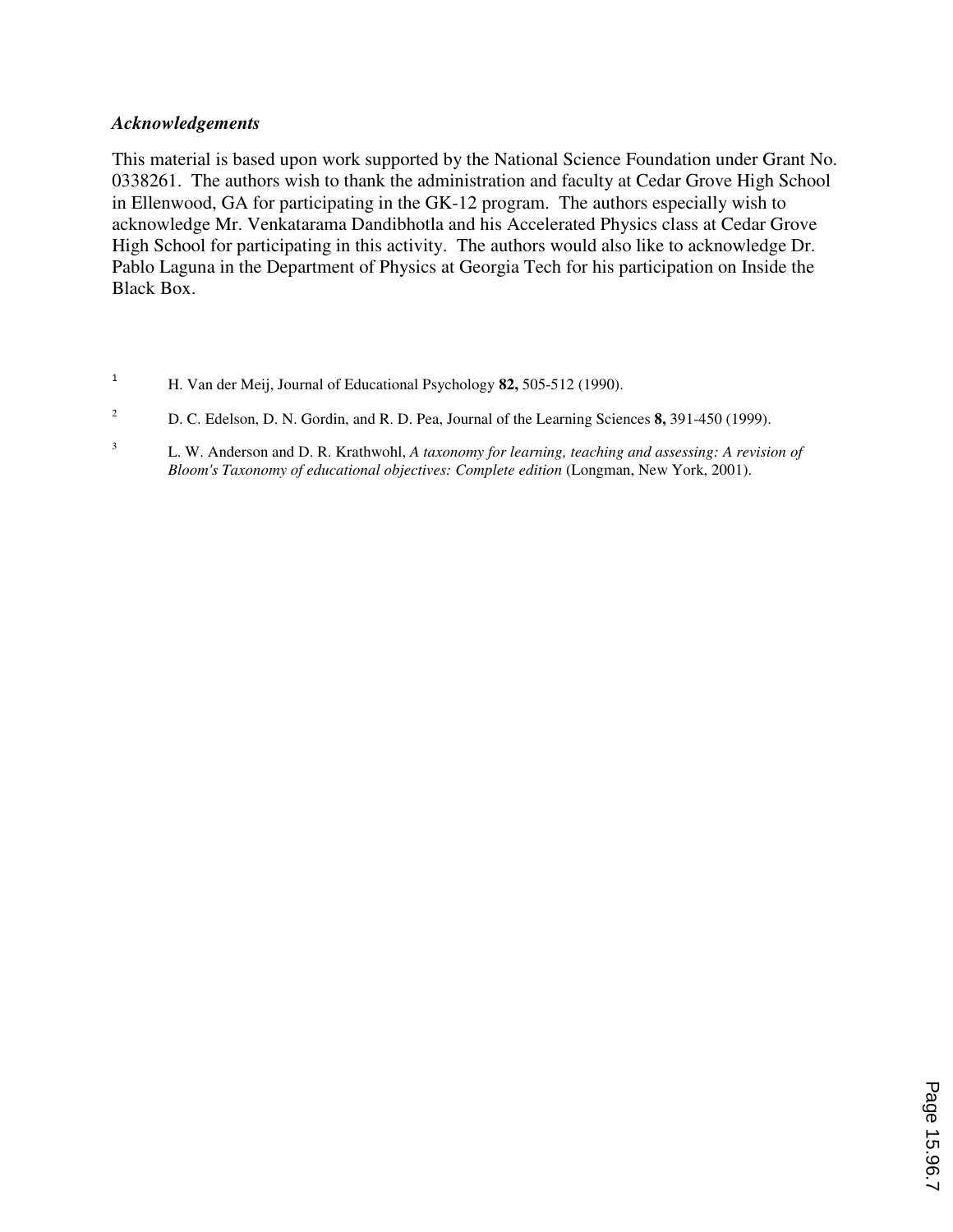# *Appendix*

| Items remembered before ISE experience |                                                                                                                                                             |  |
|----------------------------------------|-------------------------------------------------------------------------------------------------------------------------------------------------------------|--|
| Remembering                            | It's the one universal force that attracts objects together<br>1)                                                                                           |  |
|                                        | 2) Gravity is the force of attraction between two masses                                                                                                    |  |
|                                        | Gravity is the force that keeps us on earth<br>3)                                                                                                           |  |
|                                        | 4) Gravity $-9.81$                                                                                                                                          |  |
|                                        | 5) Gravity is a force that "grounds" us                                                                                                                     |  |
|                                        | 6) Gravity is $9.81 \text{ m/s}$                                                                                                                            |  |
|                                        | Gravity holds things down on earth<br>7)                                                                                                                    |  |
|                                        | 8) Gravity is $-9.81$ m/s                                                                                                                                   |  |
|                                        | 9) Gravity always equals 9.81 m/s                                                                                                                           |  |
|                                        | 10) Gravity is on Earth and it holds us down                                                                                                                |  |
|                                        | 11) Newton's Law                                                                                                                                            |  |
|                                        | 12) What goes up must come down                                                                                                                             |  |
|                                        | 13) Gravity is what goes up must come down                                                                                                                  |  |
|                                        | $14) G = 9.81$                                                                                                                                              |  |
|                                        | 15) Universal gravitation – $F = Gm1m2/r^2$                                                                                                                 |  |
|                                        | 16) Gravity is a force that pulls objects towards the Earth's surface                                                                                       |  |
|                                        | 17) Gravity is the attraction between two objects                                                                                                           |  |
| Understanding                          | Gravity has two forces. One pushing us down and one pushing us up to<br>1)<br>make an equal field that allows us to be balanced                             |  |
|                                        | 2) Gravitational force is the <i>centripetal force</i> that holds the planets in orbit. It<br>is the very same force that pulls on apple towards the ground |  |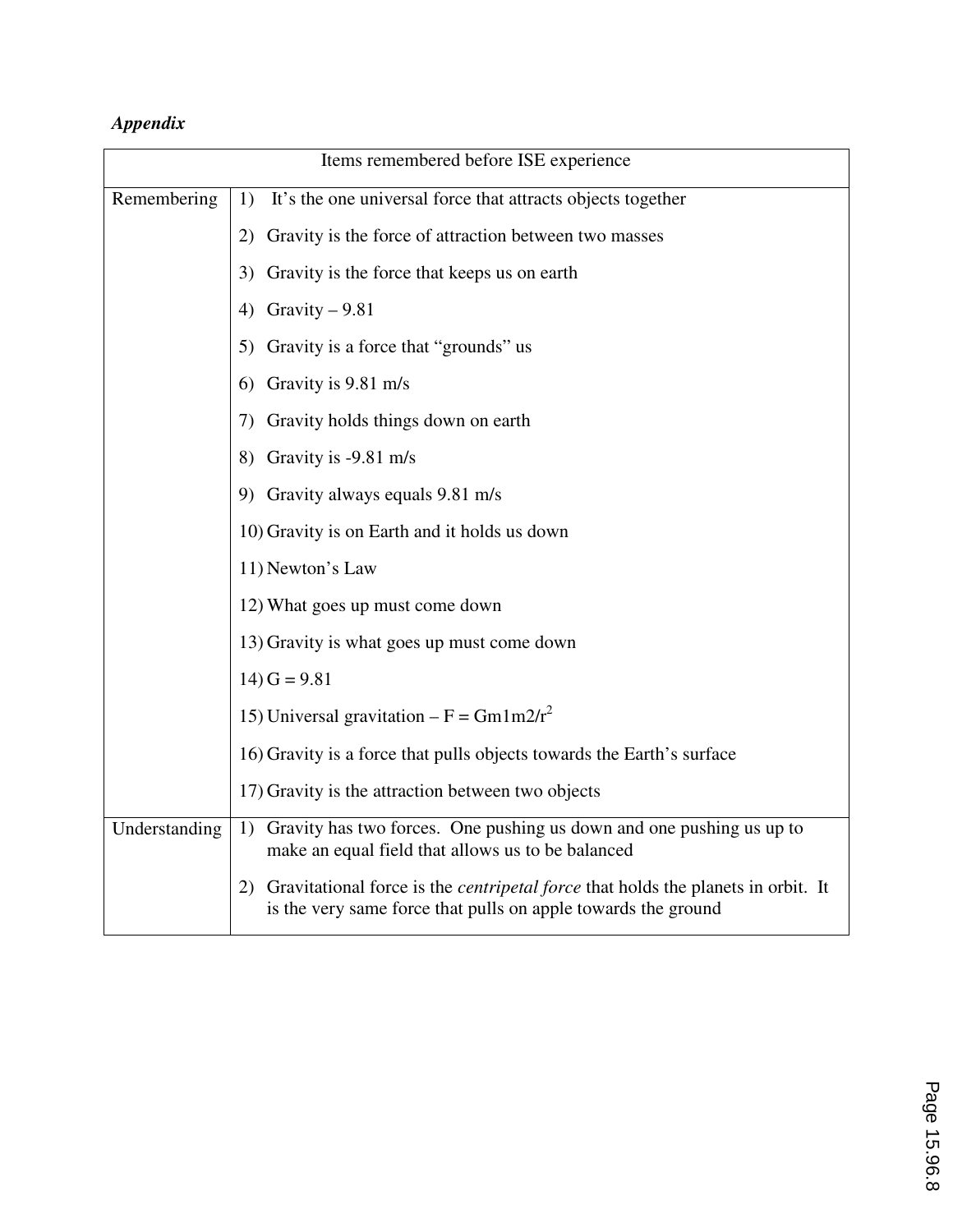| Questions remaining before ISE experience |                                                                                                                                                    |  |
|-------------------------------------------|----------------------------------------------------------------------------------------------------------------------------------------------------|--|
| Remembering                               | What formula is used to find gravity?<br>1)                                                                                                        |  |
|                                           | 2) What is the formula for gravity?                                                                                                                |  |
| Understanding                             | Why is there no gravity in space?<br>1)                                                                                                            |  |
|                                           | Why is gravity stronger on other planets?<br>2)                                                                                                    |  |
|                                           | Why is gravity strongest on Earth?<br>3)                                                                                                           |  |
|                                           | Why is gravity stronger on Earth than other planets?<br>4)                                                                                         |  |
|                                           | Why is there more gravity on Earth than anywhere else?<br>5)                                                                                       |  |
|                                           | Why is gravity's force stronger on Earth versus other planets?<br>6)                                                                               |  |
|                                           | Why doesn't gravity work on space and on planets?<br>7)                                                                                            |  |
|                                           | Why is there no gravity in outer space and is there gravity on any other<br>8)<br>planets?                                                         |  |
|                                           | 9) Is gravity made up of any magnetic particles that help its strong pull? If so,<br>what type of magnetic could obscure the structure of gravity? |  |
|                                           | 10) How large does an object in space have to be in order to create a substantial<br>magnetic pull?                                                |  |
|                                           | 11) What happens if you lose the force acting up?                                                                                                  |  |
| Applying                                  | How does gravity cause the "perfect alignment"? (The alignment of the<br>1)<br>earth, moon, sun, and the center of the milky way)                  |  |
|                                           | How can a scientist determine whether gravity has increased or decreased?<br>2)                                                                    |  |
| Analyzing                                 | Can we produce gravity?<br>1)                                                                                                                      |  |
|                                           | Why is gravity only confined to mass?<br>2)                                                                                                        |  |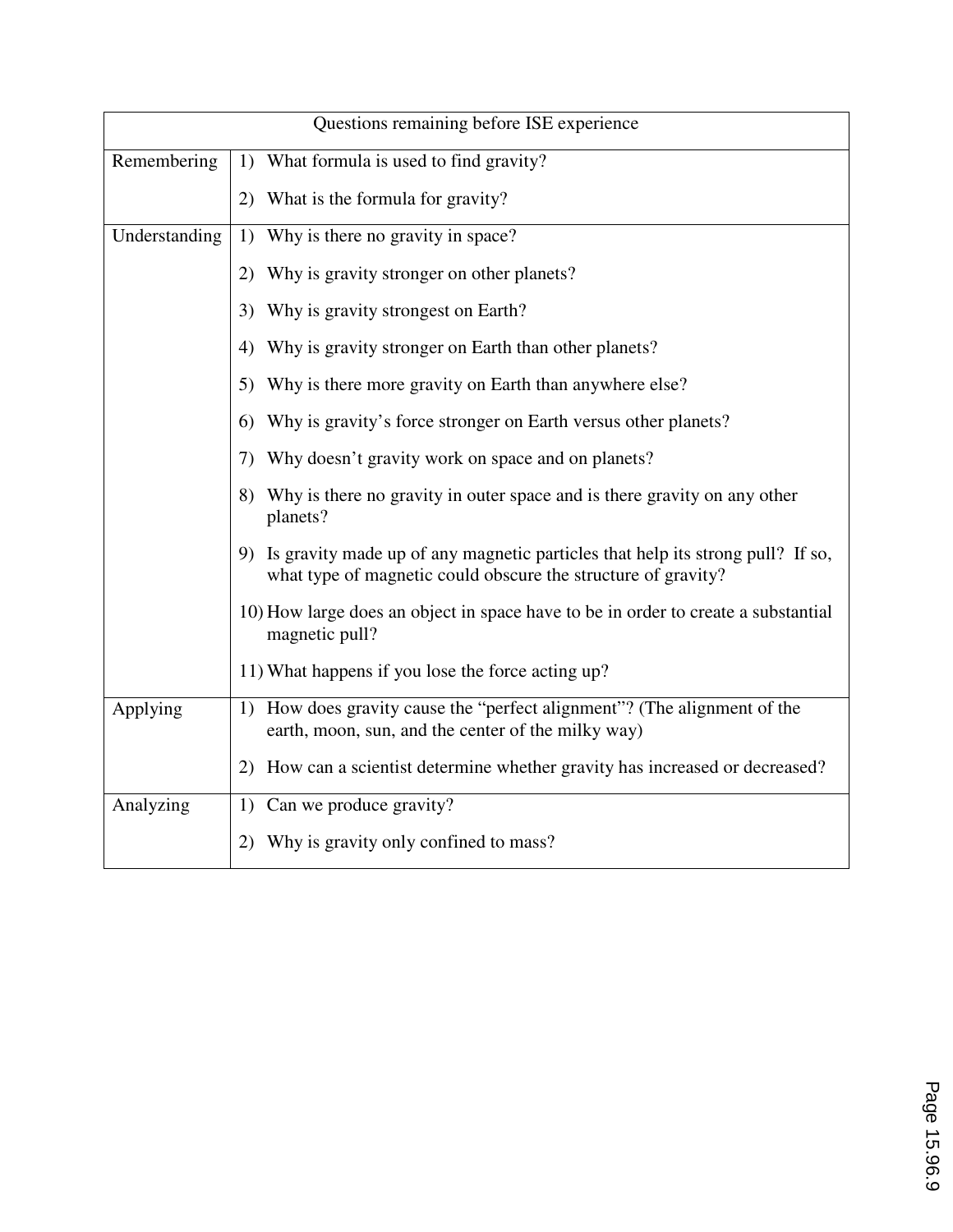| Questions asked during ISE experience |                                                                                                                                                                      |  |
|---------------------------------------|----------------------------------------------------------------------------------------------------------------------------------------------------------------------|--|
| Understanding                         | 1) Is it true when there's a new moon that the gravity affects peoples' emotions<br>and actions?                                                                     |  |
|                                       | 2) Is it possible to use a device from Earth to knock a big planet like Jupiter<br>out of its orbit?                                                                 |  |
|                                       | What causes stars to die out?<br>3)                                                                                                                                  |  |
|                                       | Why is gravity stronger on Earth than in any other places?<br>4)                                                                                                     |  |
|                                       | 5) If every planet has its own gravity, how is there none in space?                                                                                                  |  |
|                                       | Is there a predicted time when the sun will die?<br>6)                                                                                                               |  |
| Applying                              | 1) How can a scientist determine whether gravity has increased or decreased?                                                                                         |  |
|                                       | What makes stars be able to travel across time and space?<br>2)                                                                                                      |  |
|                                       | Exactly how are black holes created?<br>3)                                                                                                                           |  |
|                                       | I heard in the news about a star "breathing" (referring to the death of a star).<br>4)<br>I was wondering if stars could "breathe" and what are they actually doing? |  |
|                                       | Can one black hole collide with another black hole and what would happen?<br>5)                                                                                      |  |
| Analyzing                             | Can we produce gravity?<br>1)                                                                                                                                        |  |
|                                       | Has any scientist ever figured out what is in a black hole?<br>2)                                                                                                    |  |
|                                       | In the movie "2012", are the floods more likely than the sun exploding?<br>3)                                                                                        |  |
|                                       | Although a black hole has no mass, does that mean it actually does not have<br>4)<br>a gravitational pull?                                                           |  |
|                                       | 5) Can all of the stars explode at one time, or can scientists assume what will<br>happen if all of the stars in the universe explode?                               |  |
|                                       | Knowing that matter is not built or destroyed and black holes shrink matter<br>6)<br>within itself, how is it possible that has no mass?                             |  |
| Evaluating                            | 1) Is gravity made up of particles that help its strong pull? If so, what types of<br>particles could obscure the structure of gravity?                              |  |
|                                       | Can a community of black holes exist, and if so, can the force become so<br>2)<br>strong that it can suck in a planet?                                               |  |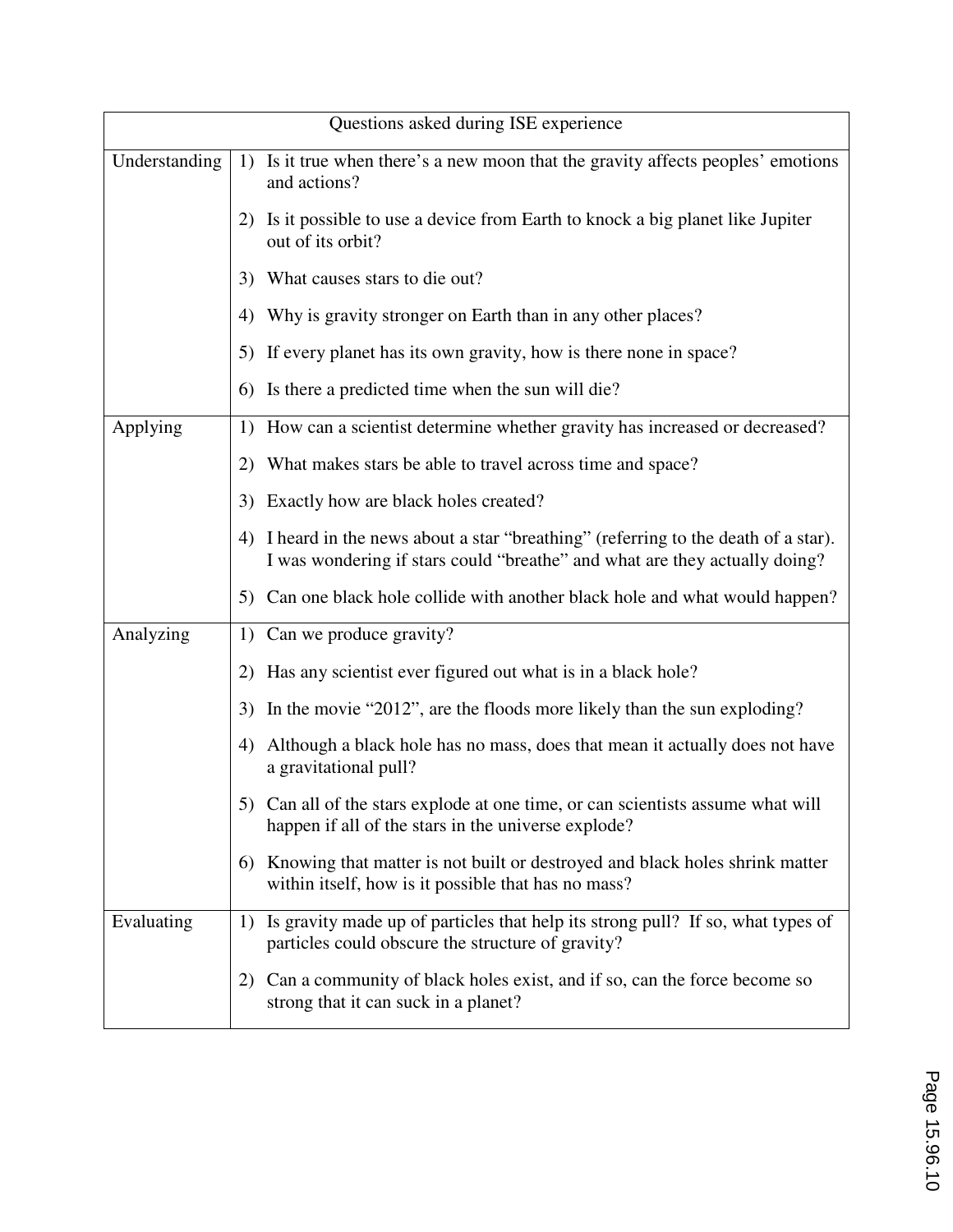| Items remembered after participation in ISE experience |                                                                                                                                                                                                          |  |  |
|--------------------------------------------------------|----------------------------------------------------------------------------------------------------------------------------------------------------------------------------------------------------------|--|--|
| Remembering                                            | 1) Gravity is the force that keeps you on Earth                                                                                                                                                          |  |  |
|                                                        | I learned that black holes are located in the center of galaxies<br>2)                                                                                                                                   |  |  |
| Understanding                                          | Gravitational pulls cause things to be sucked into a black hole<br>1)                                                                                                                                    |  |  |
|                                                        | Black holes are actually smaller than others make it seem<br>2)                                                                                                                                          |  |  |
|                                                        | Gravity is much heavier on Earth than on any other planet<br>3)                                                                                                                                          |  |  |
|                                                        | It is not likely for one planet to knock another planet out of its orbit<br>4)                                                                                                                           |  |  |
|                                                        | When 2 black holes come together, they make 1 huge black hole and no one<br>5)<br>has yet found out what's inside                                                                                        |  |  |
|                                                        | 6) Stars can die out                                                                                                                                                                                     |  |  |
|                                                        | 7) A black hole has no mass, yet is made up of small pieces of matter                                                                                                                                    |  |  |
|                                                        | 8) I learned that galaxies have a gravitational pull between one another                                                                                                                                 |  |  |
|                                                        | 9) I learned that when two black holes collide, their gravity atmosphere rips<br>each other apart therefore destroying everything around                                                                 |  |  |
|                                                        | 10) There's more gravity on larger massed planets, such as Jupiter, than on<br>Earth.                                                                                                                    |  |  |
|                                                        | 11) Gravity depends on the density of an object                                                                                                                                                          |  |  |
|                                                        | 12) I learned that stars can die out in outer space                                                                                                                                                      |  |  |
|                                                        | 13) It's possible for two black holes to swallow each other                                                                                                                                              |  |  |
|                                                        | 14) I learned that when one black hole collides with another black hole, it<br>creates one big black hole                                                                                                |  |  |
|                                                        | 15) I learned why stars fade out                                                                                                                                                                         |  |  |
| Applying                                               | 1) I learned that it is possible to knock a large planet, like Jupiter, out of orbit.<br>Because Jupiter is the next largest object in our solar system, the effect<br>would be potentially catastrophic |  |  |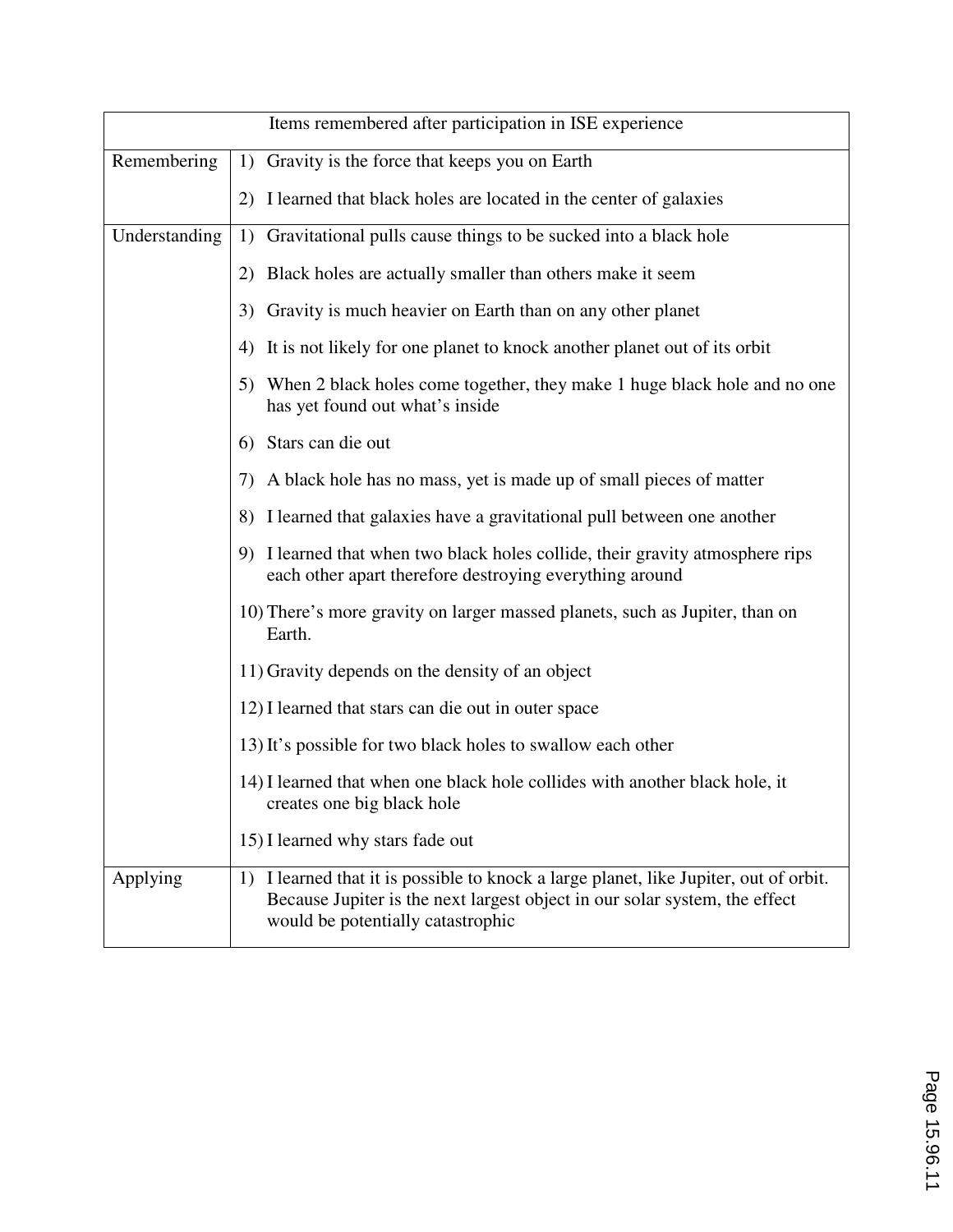| Items remembered after no participation in ISE experience |                                                    |  |
|-----------------------------------------------------------|----------------------------------------------------|--|
|                                                           | Remembering   1) Gravity is "G" and $G = 9.81$ m/s |  |
|                                                           | 2) Gravity's pull is -9.81 m/s                     |  |
|                                                           | 3) Gravity will equal 9.81 m/s                     |  |
|                                                           | Gravity is the pull on Earth and it's 9.81         |  |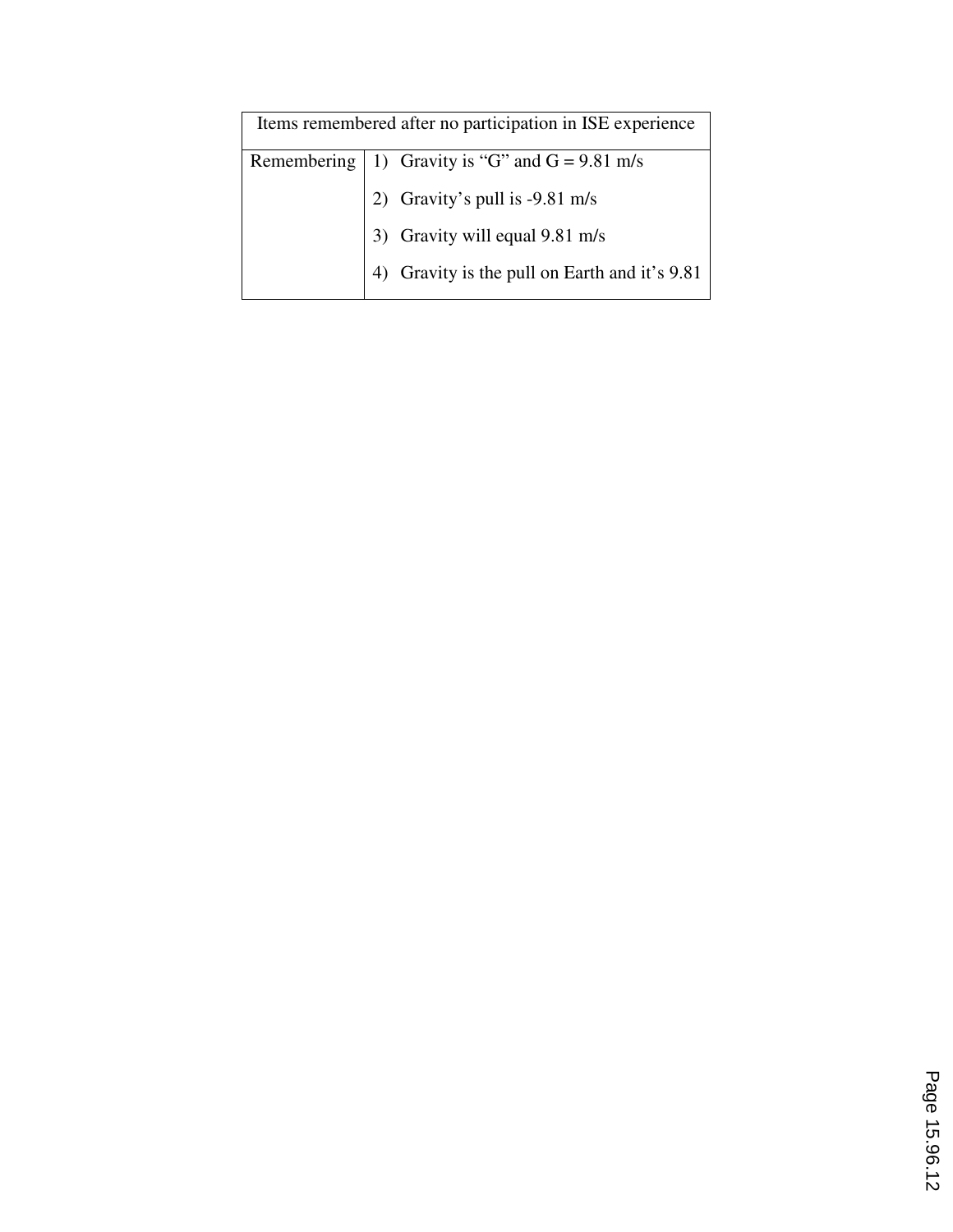| Questions remaining after participation in ISE experience |                                                                                                                                                    |  |  |
|-----------------------------------------------------------|----------------------------------------------------------------------------------------------------------------------------------------------------|--|--|
| Remembering                                               | 1) When will the sun die out?                                                                                                                      |  |  |
| Understanding                                             | 1) Does gravity have a magnetic field?                                                                                                             |  |  |
|                                                           | Why is the sun going to explode?<br>2)                                                                                                             |  |  |
| Applying                                                  | When a star dies, can we feel it?<br>1)                                                                                                            |  |  |
|                                                           | 2) How are stars created?                                                                                                                          |  |  |
|                                                           | Where is gravity the strongest?<br>3)                                                                                                              |  |  |
| Analyzing                                                 | Does time vary between galaxies?<br>1)                                                                                                             |  |  |
|                                                           | How does a black hole form from the focusing of a density at one point in<br>2)<br>space and how does an object shrink to form that focus point?   |  |  |
|                                                           | Is it possible for large planets to become black holes?<br>3)                                                                                      |  |  |
|                                                           | Will a black hole affect the Earth in the future?<br>4)                                                                                            |  |  |
| Evaluating                                                | Do the scientists know what is actually in a black hole?<br>1)                                                                                     |  |  |
|                                                           | Is a black hole really black?<br>2)                                                                                                                |  |  |
|                                                           | 3)<br>What are some significant differences between the stars in our solar system<br>and stars in other solar systems?                             |  |  |
|                                                           | One question I would like to know further is if a chain of stars implode,<br>4)<br>could it rupture the space it occupies and create a black hole? |  |  |
|                                                           | When a star is sucked into a black hole, is the light created by the star<br>5)<br>destroyed?                                                      |  |  |